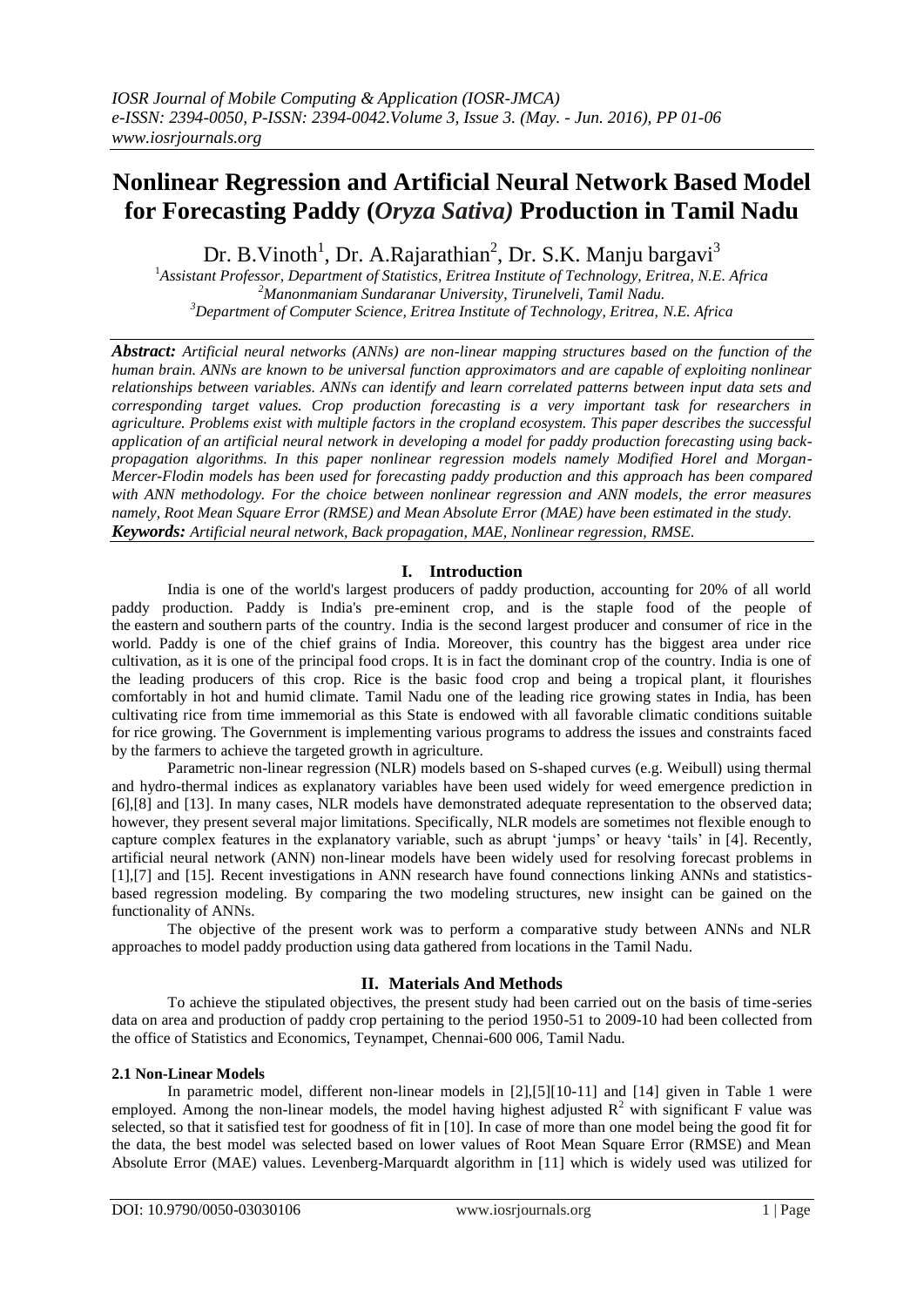fitting Logistic, Gompertz Relation, Sinusoidal and Rational Function. Different sets of initial parameter values were tried so as to ensure global convergence.

| Table 1. List of non-linear models |                                           |                            |  |  |  |  |
|------------------------------------|-------------------------------------------|----------------------------|--|--|--|--|
| Model No.                          | Model                                     | Name of the Model          |  |  |  |  |
|                                    | $Y = A*B^{\dagger}(1/X)*X^{\dagger}C + e$ | Modified Hoerl Model (MH)  |  |  |  |  |
|                                    | $Y=(A*B+C*X^ND)/(B+X^ND)+e$               | Morgan-Mercer-Flodin (MMF) |  |  |  |  |
|                                    |                                           |                            |  |  |  |  |

**Table 1. List of non-linear models**

Here Y is the area/ production and X is the time points; A, B, C and D are the parameters and e is the error term. The parameter A represents carrying capacity; C is the intrinsic growth rate; B represents different functions of the initial value  $y(0)$  and D is the added parameter.

#### **2.2 Artificial neural networks**

An ANN is a mathematical or computational model based on biological neural networks. It consists of an interconnected group of artificial neurons and processes information using a connectionist approach to computation. In more practical terms, ANNs are nonlinear statistical data modeling tools. They can be used to model complex relationships between inputs and outputs or to find patterns in data. In Ref. [9]describes for the first time proposed the idea of the artificial neural network but because of the lack of computing facilities they were not in much use until the back propagation algorithm was discovered by [12]. Multilayer feed forward neural network or multi layer perception (MLP) is very popular and is used more than other neural network type for a wide variety of tasks are shown in Fig. 1. Multilayer feed forward neural network learned by back propagation algorithm is based on supervised procedure, i.e., the network constructs a model based on examples of data with known output. It has to build the model up solely from the examples presented, which are together assumed to implicitly contain the information necessary to establish the relation.



**Figure 1.** Architecture of neural network(Multi Layer Perception)

An MLP is a powerful system, often capable of modeling complex, relationships between variables. It allows prediction of an output object for a given input object. The architecture of MLP is a layered feed forward neural network in which the non-linear elements (neurons) are arranged in successive layers, and the information flow uni-directionally from input layer to output layer through hidden layers.

## **2.3 Back propagation Algorithm**

Back propagation is a common method of training artificial neural networks so as to minimize the objective function. The MLP network is trained using one of the supervised learning algorithms of which the best known example is back propagation, which uses the data to adjust the network's weights and thresholds so as to minimize the error in its predictions on the training set. First, it computes the total weighted input  $x_j$ , using the formula:

$$
X_j = \sum_i y_i W_{ij} \tag{1}
$$

Typically we use the hyperbolic tangent function:

$$
tanh(x) = \frac{\sinh(x)}{\cosh(x)} = \frac{e^x - e^{-x}}{e^x + e^{-x}}
$$
 (2)

The backpropagation algorithm consists of four steps:

(i). Compute how fast the error changes as the activity of an output unit is changed. This error derivative (EA) is the difference between the actual and the desired activity.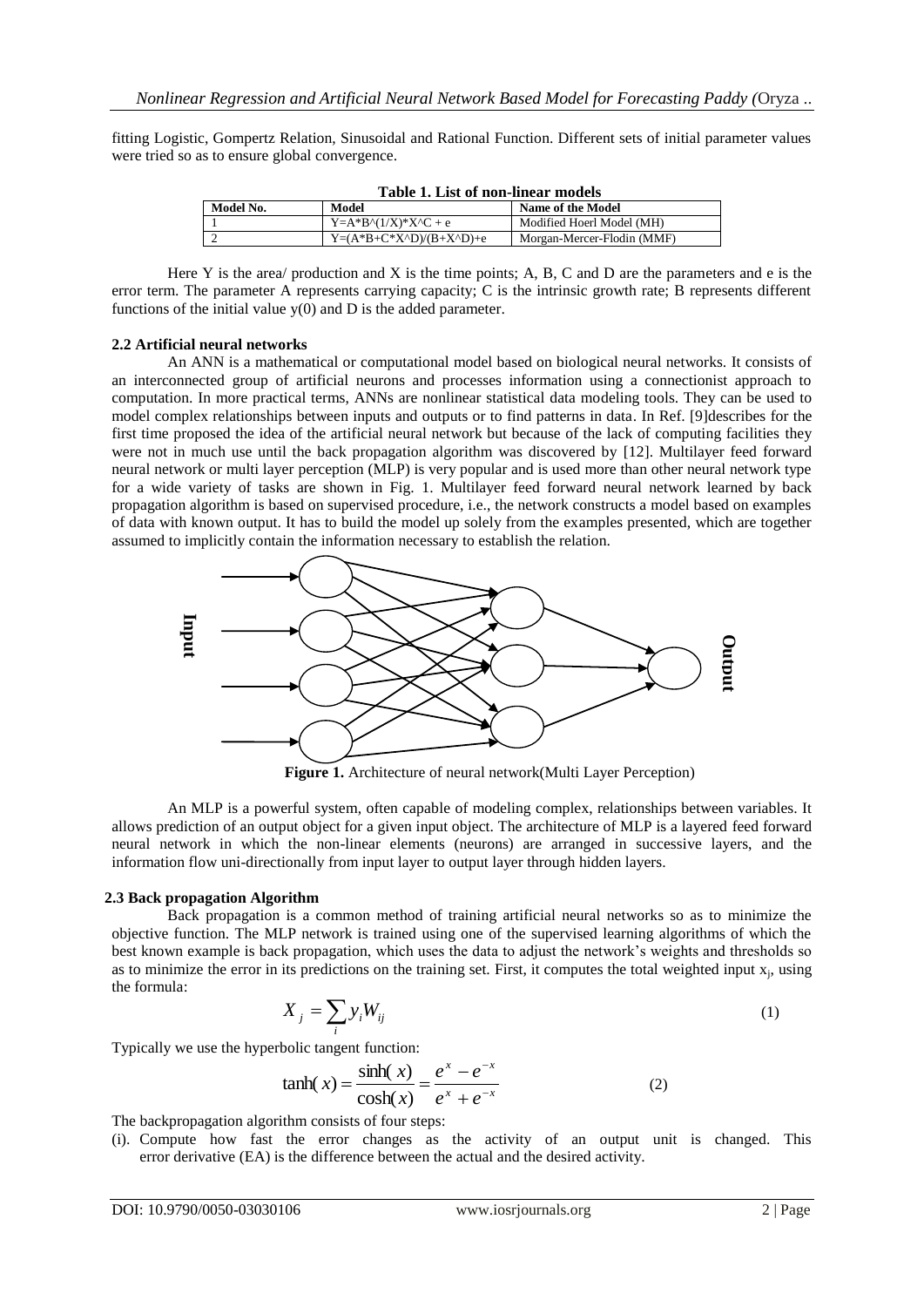$$
EA_j = \frac{\partial E}{\partial y_j} = y_j - d_j \tag{3}
$$

(ii). Compute how fast the error changes as the total input received by an output unit is changed. This quantity (EI) is the answer from step (i) multiplied by the rate at which the output of a unit changes as its total input is changed.

$$
EI_j = \frac{\partial E}{\partial X_j} = \frac{\partial E}{\partial y_j} \times \frac{\partial y_j}{\partial x_j} = EA_j y_j (1 - y_j)
$$
(4)

(iii). Compute how fast the error changes as the weight on the connection into an output unit is changed. This quantity (EW) is the answer from step (ii) multiplied by the activity level of the unit from which the connection emanates.

$$
EW_{ij} = \frac{\partial E}{\partial W_{ij}} = \frac{\partial E}{\partial X_j} \times \frac{\partial X_j}{\partial W_{ij}} = EI_j y_i
$$
 (5)

(iv).Compute how fast the error changes as the activity of a unit in the previous layer is changed. When the activity of a unit in the previous layer changes, it affects the activities of all the output units to which it is connected. So to compute the overall effect on the error, we add together all these separate effects on output units. It is the answer in step (iii) multiplied by the weight on the connection to that output unit.

$$
EA_i = \frac{\partial E}{\partial y_i} = \sum_j \frac{\partial E}{\partial x_j} \times \frac{\partial x_j}{\partial y_i} = \sum_j EI_j W_{ij}
$$
 (6)

By using steps (ii) and (iv), we can convert the EAs of one layer of units into EAs for the previous layer. This procedure can be repeated to get the EAs for as many previous layers as desired. Once we know the EA of a unit, we can use steps (ii) and (iii) to compute the EWs on its incoming connections.

Different criteria were used to make comparisons between the forecasting ability of the nonlinear regression models and the neural network models. The first criterion is the root mean square error (RMSE). RMSE is given

by 
$$
RMSE = \left[\sum_{i=1}^{n} (Y_i - \hat{Y}_i)^2 / n\right]^{1/2}.
$$
 The second criterion is the mean absolute error

(MAE) 
$$
MAE = \sum_{i=1}^{n} |(Y_i - \hat{Y}_i)|/n
$$
. The lower the values of these statistics, the better are the fitted model.

#### **III. Result And Discussion**

A multilayer feed forward neural network (MLP) was fitted to the data. The data was divided into three sets viz. training, testing and holdout. The result shown in Table 2.

| Table 2. ANN case processing summary of paddy production in Tamil Nadu. |                |  |
|-------------------------------------------------------------------------|----------------|--|
|                                                                         | <b>Percent</b> |  |

|                 |                 | I٦ | т егсенс |
|-----------------|-----------------|----|----------|
|                 | <b>Training</b> | 33 | 55.0%    |
| <b>Sample</b>   | <b>Testing</b>  | 19 | 31.7%    |
|                 | Holdout         | 8  | 13.3%    |
| <b>Valid</b>    |                 | 60 | 100.0%   |
| <b>Excluded</b> |                 |    |          |
| <b>Total</b>    |                 | 60 |          |

The information about the neural network architecture is given in Table 3 which shows that network has an input layer, a single hidden layer and an output layer. In the hidden layer there are 4 units and the activation function used is the hyperbolic tangent.

| $\sim$ 0.000 $\sim$ 0.000 $\sim$ 0.000 $\sim$ 0.000 $\sim$ 0.000 $\sim$ 0.000 $\sim$ 0.000 $\sim$ 0.000 $\sim$ 0.000 $\sim$ 0.000 $\sim$ 0.000 $\sim$ 0.000 $\sim$ 0.000 $\sim$ 0.000 $\sim$ 0.000 $\sim$ 0.000 $\sim$ 0.000 $\sim$ 0.000 $\sim$ 0.000 $\sim$ 0.000 |                                        |                    |  |  |  |
|---------------------------------------------------------------------------------------------------------------------------------------------------------------------------------------------------------------------------------------------------------------------|----------------------------------------|--------------------|--|--|--|
|                                                                                                                                                                                                                                                                     | Covariates                             | Year Area          |  |  |  |
| <b>Input Layer</b>                                                                                                                                                                                                                                                  | Number of Units                        |                    |  |  |  |
|                                                                                                                                                                                                                                                                     | <b>Rescaling Method for Covariates</b> | Standardized       |  |  |  |
|                                                                                                                                                                                                                                                                     | Number of Hidden layers                |                    |  |  |  |
| <b>Hidden Lavers</b>                                                                                                                                                                                                                                                | Number of Units in Hidden Layers       |                    |  |  |  |
|                                                                                                                                                                                                                                                                     | <b>Activation Function</b>             | Hyperbolic tangent |  |  |  |
|                                                                                                                                                                                                                                                                     | Dependent Variables                    | Production         |  |  |  |
|                                                                                                                                                                                                                                                                     | Number of Units                        |                    |  |  |  |
| <b>Output Layer</b>                                                                                                                                                                                                                                                 | Rescaling Method for Scale Dependents  | Standardized       |  |  |  |
|                                                                                                                                                                                                                                                                     | <b>Activation Function</b>             | Identify           |  |  |  |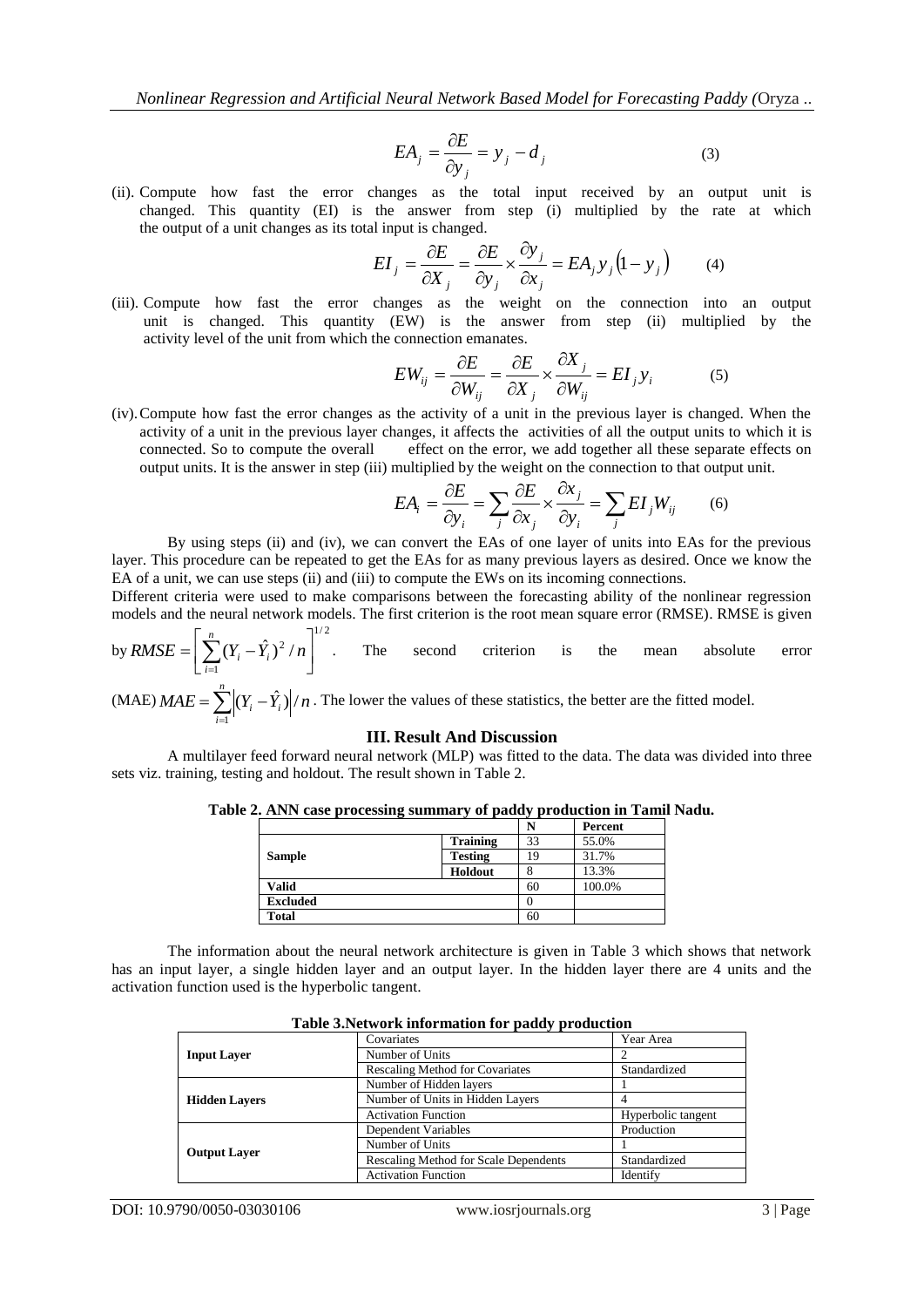Error Function Sum of squares

The below drawn architecture of the network has been shown in the Fig. 2, light color lines show weights greater than zero and the dark color lines show weights less than zero.



**Figure 2.** Hidden layer activation function: Hyperbolic tangent; Output layer activation function: Identify.

The training summary and the fit statistics for the training, testing and the holdout sets are given below in Table 4.

|                 | Sum of Squares Error  | 1.977                                           |
|-----------------|-----------------------|-------------------------------------------------|
| <b>Training</b> | <b>Relative Error</b> | 0.124                                           |
|                 | Stopping Rule Used    | 1 consecutive step(s) with no decrease in error |
|                 | Sum of Squares Error  | 1.946                                           |
| <b>Testing</b>  | <b>Relative Error</b> | 0.310                                           |
| Holdout         | <b>Relative Error</b> | 0.171                                           |
|                 |                       |                                                 |

The estimates of the weights and bias are given below in Table 5. This table shows the value of weights from input to the hidden layer and from the hidden layer to the output layer. H(1:1) means Hidden layer 1 and 1<sup>st</sup> neuron. The weight attached to the neuron from bias is -0.511, from year is 1.021, from area is 0.875. H(1:2) means Hidden layer 1 and 2<sup>nd</sup> neuron. The weight attached to the neuron from bias is -0.599, from year is 0.345 from area is -0.823. H(1:3) means Hidden layer 1 and  $3<sup>rd</sup>$  neuron. The weight attached to the neuron from bias is -0.527, from year is 1.028 from area is 1.073. H(1:4) means Hidden layer 1 and 4<sup>th</sup> neuron. The weight attached to the neuron from bias is -0.652, from year is 1.520 from area is -1.444.

The weights from the hidden layer to the output layer for bias  $0.192$  and from 1<sup>st</sup> neuron in the hidden layer to the output is  $0.216$ , from  $2<sup>nd</sup>$  neuron in the hidden layer to the output is  $-0.890$ , from  $3<sup>rd</sup>$  neuron in the hidden layer to the output is  $0.678$  and from  $4<sup>th</sup>$  neuron in the hidden layer to the output is  $0.992$ .

**Table 5. The estimates of the weights and Bias of ANN fitted to paddy production.**

| <b>Predictor</b>                     |        | <b>Predicted</b> |          |          |          |
|--------------------------------------|--------|------------------|----------|----------|----------|
|                                      |        | Hidden Layer 1   |          |          |          |
|                                      |        | H(1:1)           | H(1:2)   | H(1:3)   | H(1:4)   |
| <b>Input layer</b>                   | (Bias) | $-0.511$         | $-0.599$ | $-0.527$ | $-0.652$ |
|                                      | Year   | 1.021            | 0.345    | 1.028    | 1.520    |
|                                      | Area   | 0.845            | $-0.823$ | 1.073    | $-1.444$ |
| <b>Hidden Laver 1</b>                | (Bias) | H(1:1)           | H(1:2)   | H(1:3)   | H(1:4)   |
| <b>Paddy Production Output Laver</b> | 0.192  | 0.216            | $-0.890$ | 0.678    | 0.992    |

The observed and estimated values are depicted in the Fig. 3 which reveals that except for few outliers it is a straight line and there exists a one to one correspondence among the observed and estimated vales. Hence it can be inferred that the performance of ANN is satisfactory.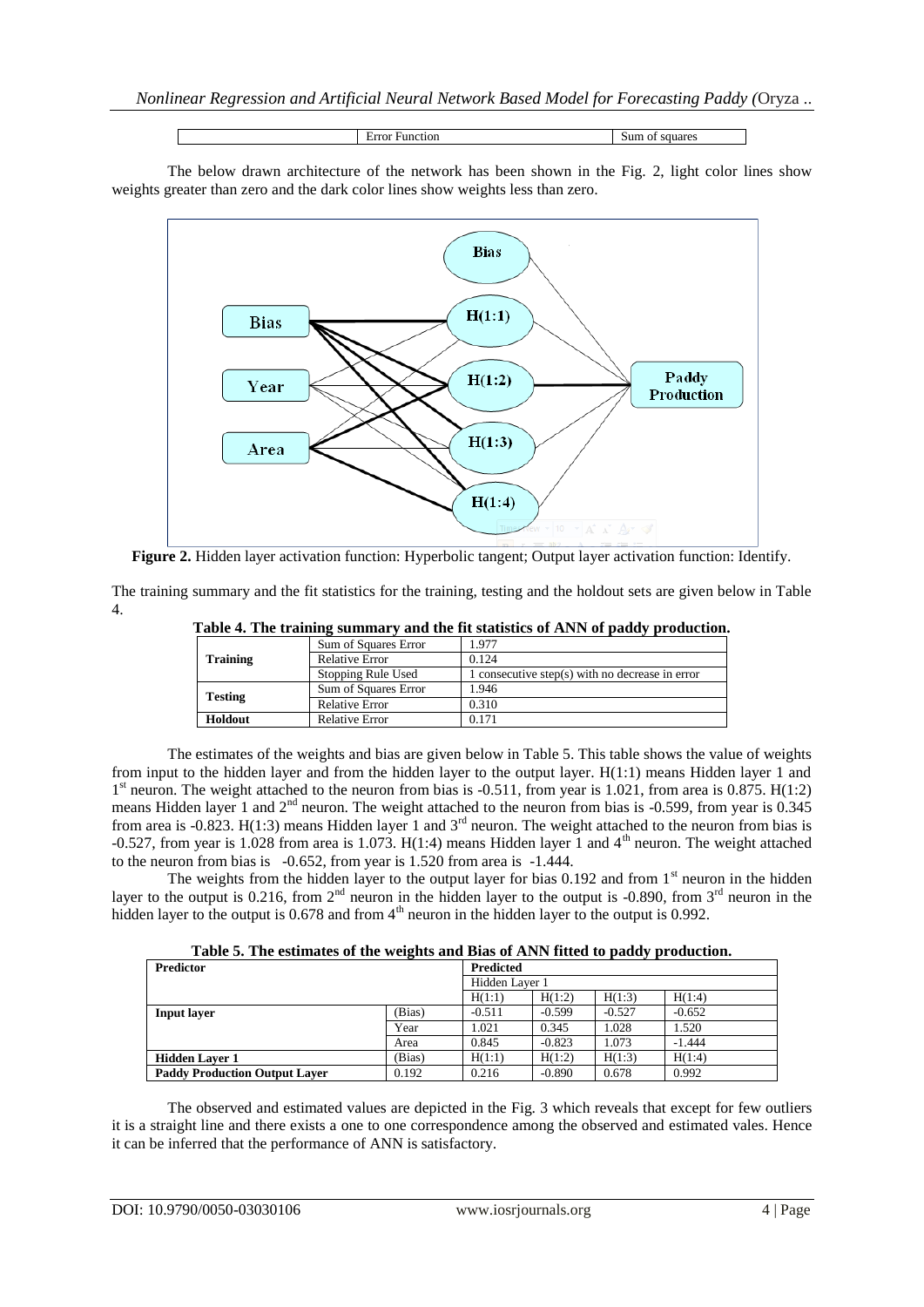

**Figure 3.** Observed vs Predicted values of ANN

| S.No                    | <b>Observed</b> |           | <b>Estimated Values Based on</b> |            |      | <b>Observed</b> |           | <b>Estimated Values Based on</b> |            |
|-------------------------|-----------------|-----------|----------------------------------|------------|------|-----------------|-----------|----------------------------------|------------|
|                         | <b>Values</b>   | <b>MH</b> | <b>MMF</b>                       | <b>ANN</b> | S.No | <b>Values</b>   | <b>MH</b> | <b>MMF</b>                       | <b>ANN</b> |
| $\mathbf{1}$            | 2459            | 2502      | 3106                             | 2681       | 31   | 4279            | 5129      | 5349                             | 4928       |
| $\mathfrak{2}$          | 2635            | 2600      | 3108                             | 2679       | 32   | 5681            | 5177      | 5404                             | 5378       |
| $\overline{\mathbf{3}}$ | 2489            | 2778      | 3112                             | 2834       | 33   | 3642            | 5225      | 5456                             | 4898       |
| $\overline{4}$          | 3749            | 2948      | 3121                             | 3006       | 34   | 4633            | 5271      | 5503                             | 5543       |
| 5                       | 3995            | 3103      | 3136                             | 3141       | 35   | 5365            | 5317      | 5546                             | 5763       |
| 6                       | 3002            | 3243      | 3158                             | 3303       | 36   | 5370            | 5362      | 5586                             | 5841       |
| $\overline{7}$          | 3247            | 3373      | 3189                             | 3460       | 37   | 5333            | 5406      | 5622                             | 4981       |
| 8                       | 3288            | 3492      | 3230                             | 3386       | 38   | 5614            | 5449      | 5656                             | 5013       |
| 9                       | 3134            | 3604      | 3281                             | 3397       | 39   | 5704            | 5491      | 5687                             | 4783       |
| 10                      | 3333            | 3708      | 3344                             | 3466       | 40   | 6063            | 5533      | 5716                             | 5116       |
| 11                      | 3559            | 3806      | 3417                             | 3846       | 41   | 5782            | 5574      | 5742                             | 4748       |
| 12                      | 3907            | 3899      | 3501                             | 3926       | 42   | 6596            | 5614      | 5766                             | 6007       |
| 13                      | 4024            | 3987      | 3595                             | 4354       | 43   | 6806            | 5654      | 5789                             | 6449       |
| 14                      | 3876            | 4071      | 3697                             | 4259       | 44   | 6750            | 5693      | 5809                             | 7074       |
| 15                      | 4036            | 4152      | 3806                             | 4346       | 45   | 7559            | 5732      | 5828                             | 6845       |
| 16                      | 3524            | 4229      | 3920                             | 3999       | 46   | 5290            | 5770      | 5846                             | 5343       |
| 17                      | 3791            | 4303      | 4037                             | 4733       | 47   | 5805            | 5807      | 5862                             | 6689       |
| 18                      | 3846            | 4374      | 4155                             | 4695       | 48   | 6894            | 5844      | 5878                             | 7191       |
| 19                      | 3550            | 4443      | 4273                             | 3752       | 49   | 8141            | 5880      | 5892                             | 7301       |
| 20                      | 4012            | 4510      | 4389                             | 4287       | 50   | 7532            | 5916      | 5905                             | 6798       |
| 21                      | 5001            | 4574      | 4502                             | 4835       | 51   | 7366            | 5951      | 5917                             | 6379       |
| 22                      | 5302            | 4636      | 4611                             | 5133       | 52   | 6584            | 5986      | 5928                             | 6323       |
| 23                      | 5569            | 4697      | 4716                             | 5717       | 53   | 3577            | 6020      | 5939                             | 4275       |
| 24                      | 5558            | 4756      | 4815                             | 5334       | 54   | 3223            | 6054      | 5949                             | 4150       |
| 25                      | 3575            | 4813      | 4908                             | 4020       | 55   | 5062            | 6088      | 5958                             | 5527       |
| 26                      | 5203            | 4869      | 4995                             | 4957       | 56   | 5209            | 6121      | 5966                             | 6472       |
| 27                      | 4215            | 4923      | 5077                             | 4284       | 57   | 6611            | 6154      | 5974                             | 5949       |
| 28                      | 5705            | 4977      | 5153                             | 5788       | 58   | 5040            | 6186      | 5982                             | 5353       |
| 29                      | 5559            | 5028      | 5224                             | 5776       | 59   | 5183            | 6218      | 5989                             | 6076       |
| 30                      | 5800            | 5079      | 5289                             | 6045       | 60   | 5665            | 6250      | 5995                             | 5755       |



**Figure 5.** Trends in paddy production based on nonlinear regression models and ANN Method